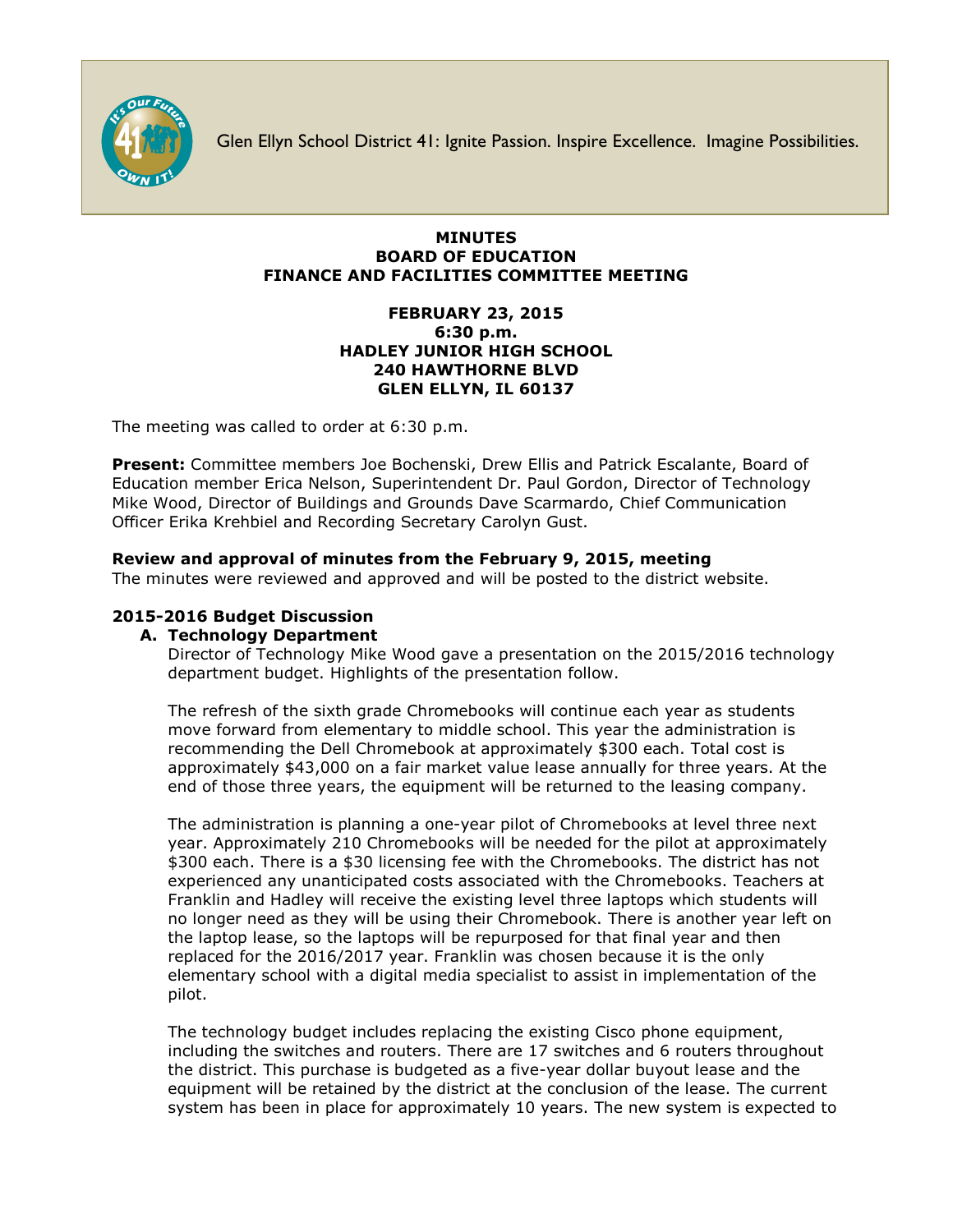last for approximately the same amount of time. Annual maintenance and service agreement will be approximately \$5,000 a year.

The iPad refresh includes 120 iPads which lease expires this year. Administration recommends replacing half of them. With the Chromebooks for level three students district-wide in the coming years, iPads will be more focused at the primary level with a collection available for use and check out in the libraries.

Capital equipment is the line item used to purchase equipment or software outright rather than lease. Projects included in this line item include cases for the Chromebooks and iPads, new switching equipment for the Churchill and Forest Glen expansions, and replacement of the projectors from the mobiles at Churchill and Forest Glen. The administration is also exploring a new work order system that provides better inventory management control and reporting.

Mr. Escalante inquired if the administration has a set refresh schedule for equipment. Mr. Wood explained that there is a technology age and obsolescence plan based on industry standards and utilization patterns by students or staff. With the one-to-one format, there is less damage and wear/tear on equipment.

Leased equipment is the lion's share of the tech budget. There are a number of groups of equipment coming off lease for the 2015/2016 year amounting to approximately \$163,000. The administration is proposing approximately \$93,000 for the budget year 2015/2016.

Other fairly significant budget line items include the printer services and toner budget which includes all the printers and copiers district-wide. The software budget includes all of the educational software and all operational software, including licensing fees. Purchased services and data equipment repair is mainly for professional service on equipment or consultants required for service outside of the technology department's scope. Equipment repair is just as its title implies. The Skyward line item is mostly for training as the district implements new modules.

Ms. Nelson commented that Glenbard West is using iPads and Googledocs this year. Use of the same platform and equipment assists district 41 students' transition to Glenbard West.

This presentation is for informational purposes only as we continue to build the tentative budget that will be presented to the Finance Committee during late April/early May.

#### **B. Buildings and Grounds Department**

Director of Buildings and Grounds Dave Scarmardo presented the 2015/2016 B & G budget to the committee. Highlights of the presentation follow.

One of the most significant B & G budget line item is contractual maintenance at \$512,500. Included in this line item are ROE mandated inspections and district-wide maintenance. Examples of the mandated inspections include inspections of the